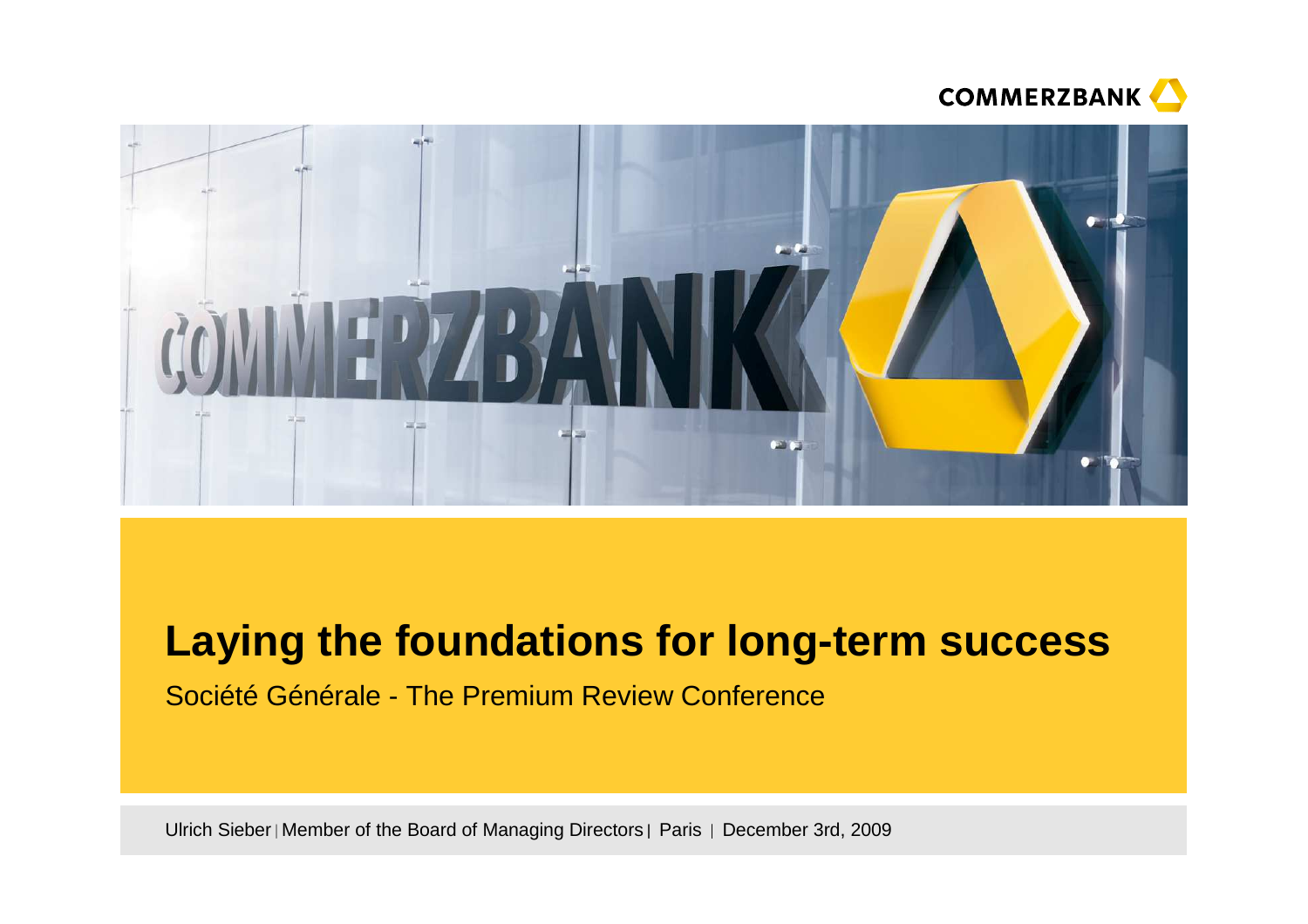

## **Commerzbank is laying the foundations for long-term success**

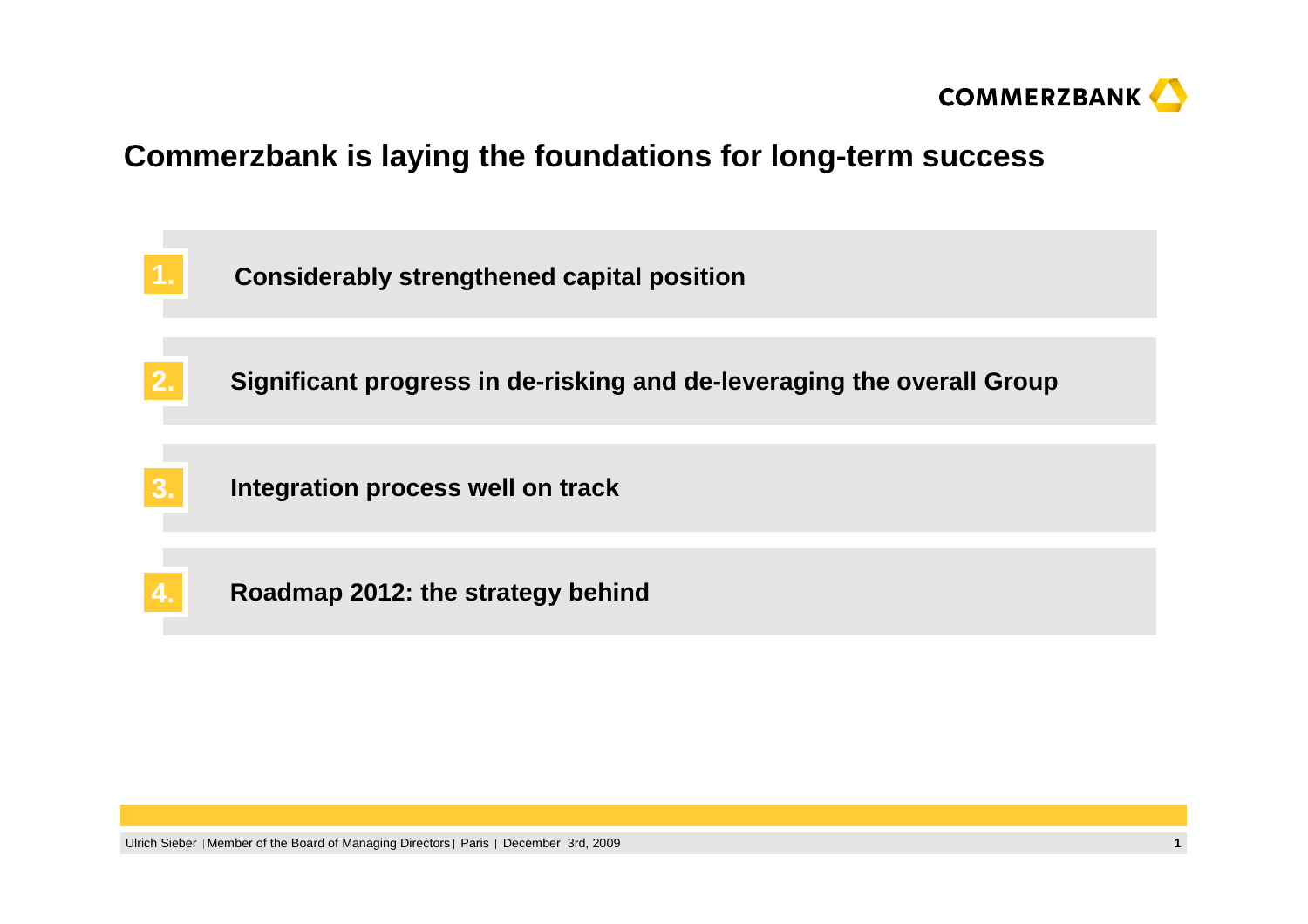

# **Commerzbank Group making substantial progress**

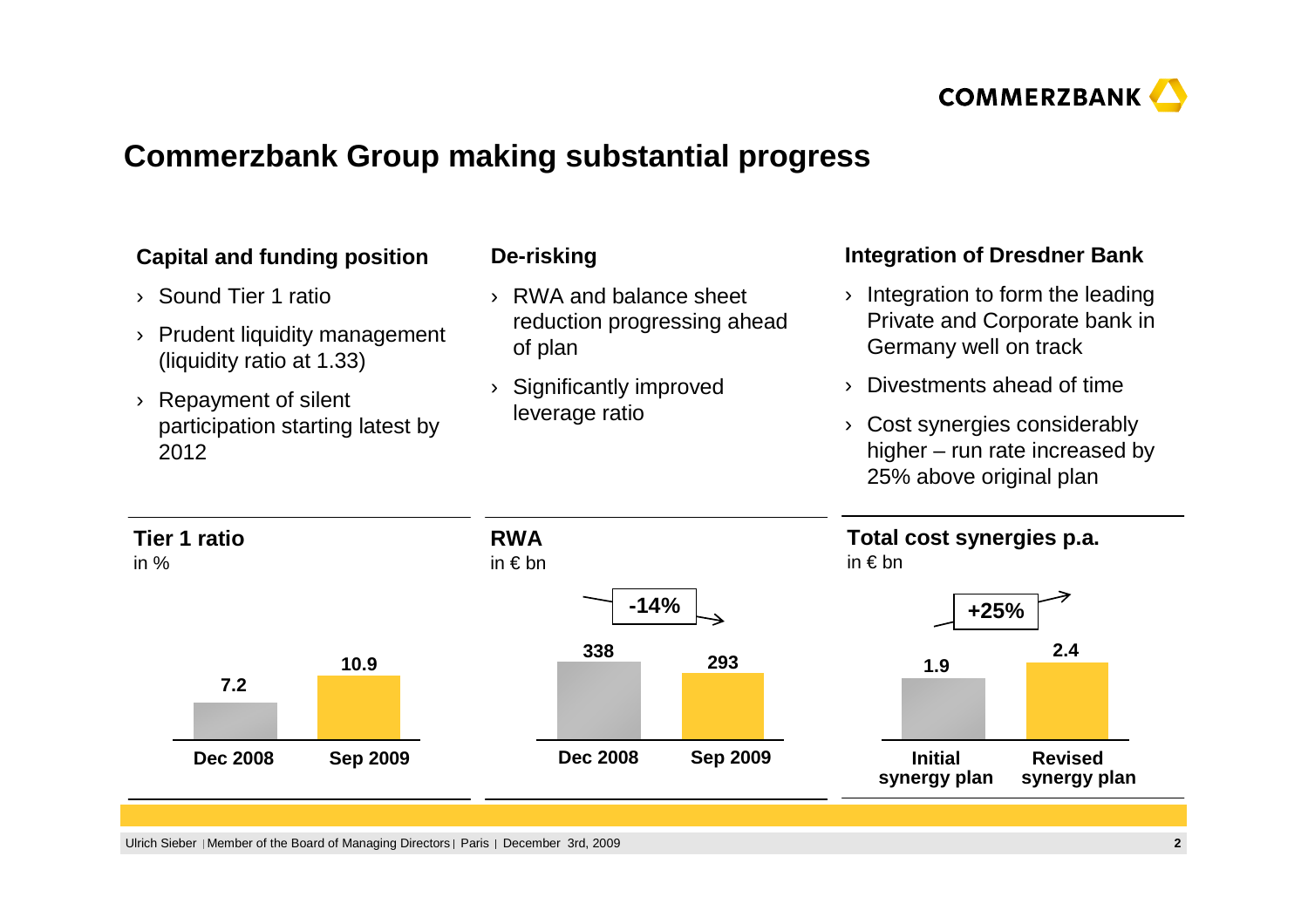

### **Maintaining focus on a strong core capital**

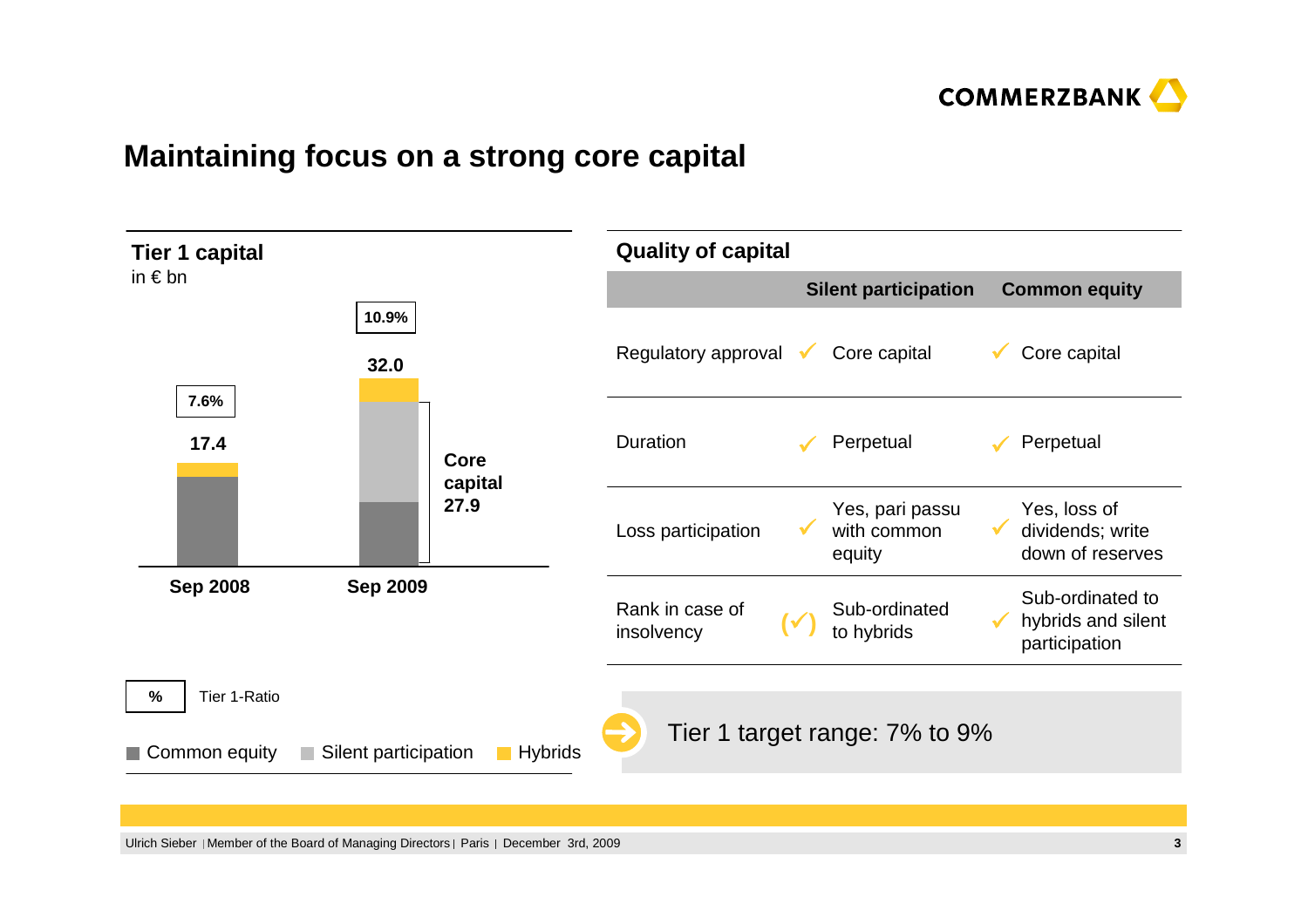

#### **Strengthening balance sheet structure**



 $^{\text{\tiny{(1)}}}$  Leverage Ratio = Adjusted total assets / Equity; assets adjusted derivatives netting, trading assets / liabilities netting, deferred taxes netting, other assets / liabilities netting

- $\rightarrow$  Total assets already shrunk to 2012 target level, providing flexibility to further optimize balance sheet structure
- $\rightarrow$  Leverage ratio reduced from 36 to 231)
- › Significant reduction of risk positions (PRU portfolios)
- › Loans to customers reduced by 8% (€37bn) YtD
	- Decreases predominantly outside Germany
	- Domestic customer loans reduced by only €2bn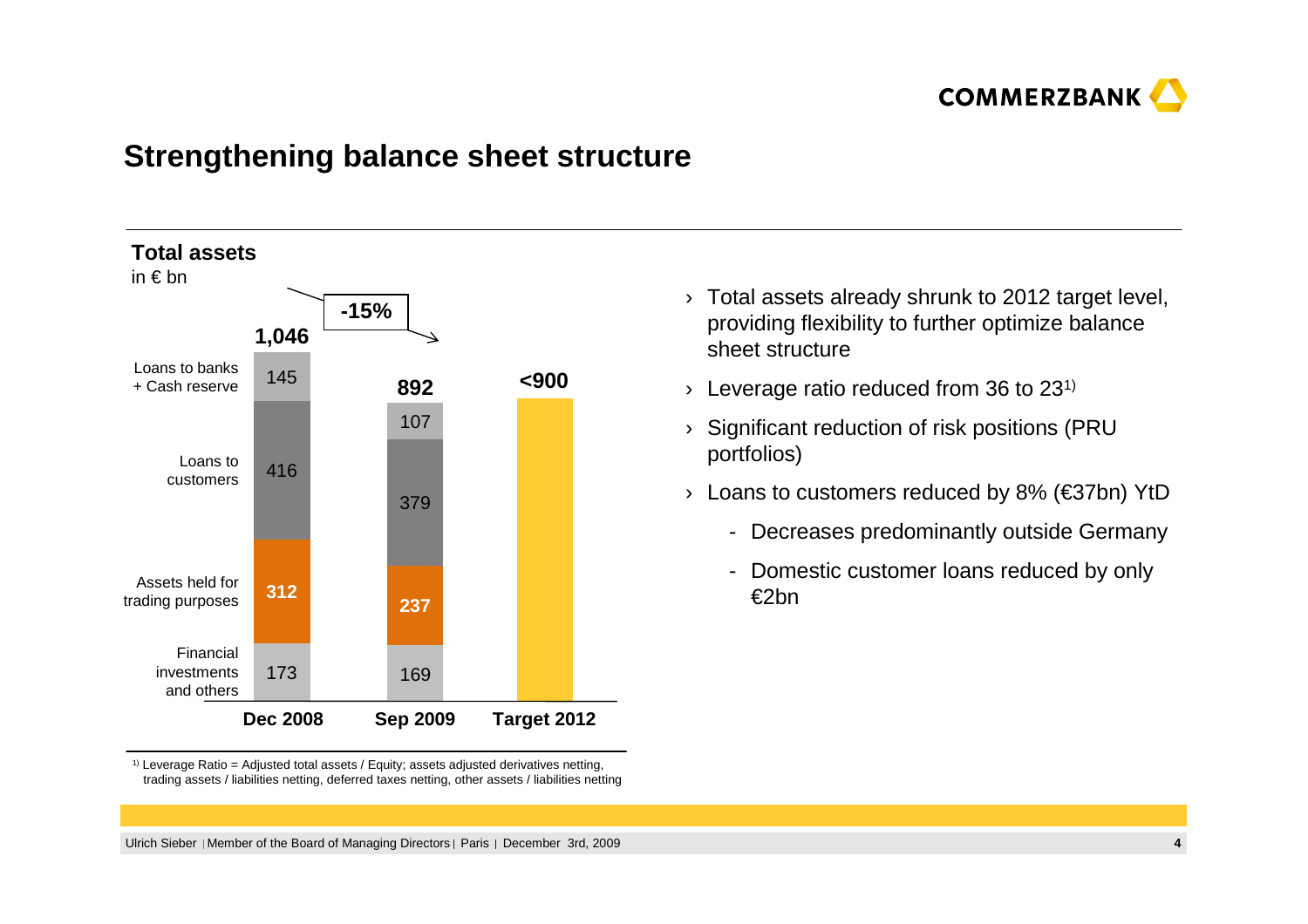

### **2012 RWA target level already achieved**

#### **Development of Tier 1 ratio and RWA**Ratio in %, RWA in  $\epsilon$  bn



- Room for further selective growth in core segments as RWA reduction target has already been achieved
- New regulatory requirements lead to higher risk charges (e.g. for market risk)
- Negative rating migrations pressures RWAs
- Confident of meeting 7%–9% Tier 1 range in most negative scenarios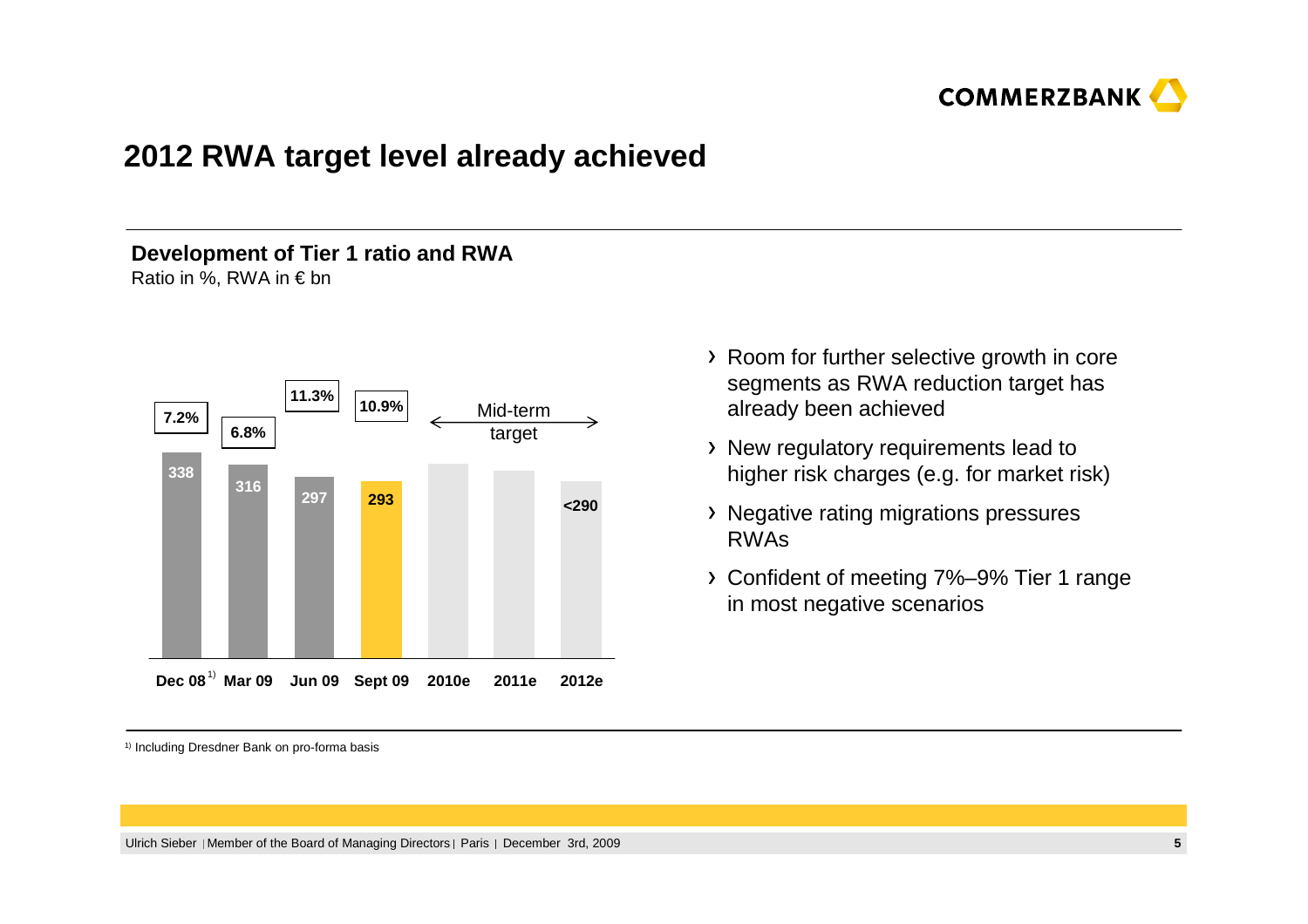

## **Target RWA allocation by 2012**



**Consistent shift of RWAs to core bank**

1) incl. Others and Consolidation<br>2) RWA reduction affected by exp

2) RWA reduction affected by expected unfavorable regulatory changes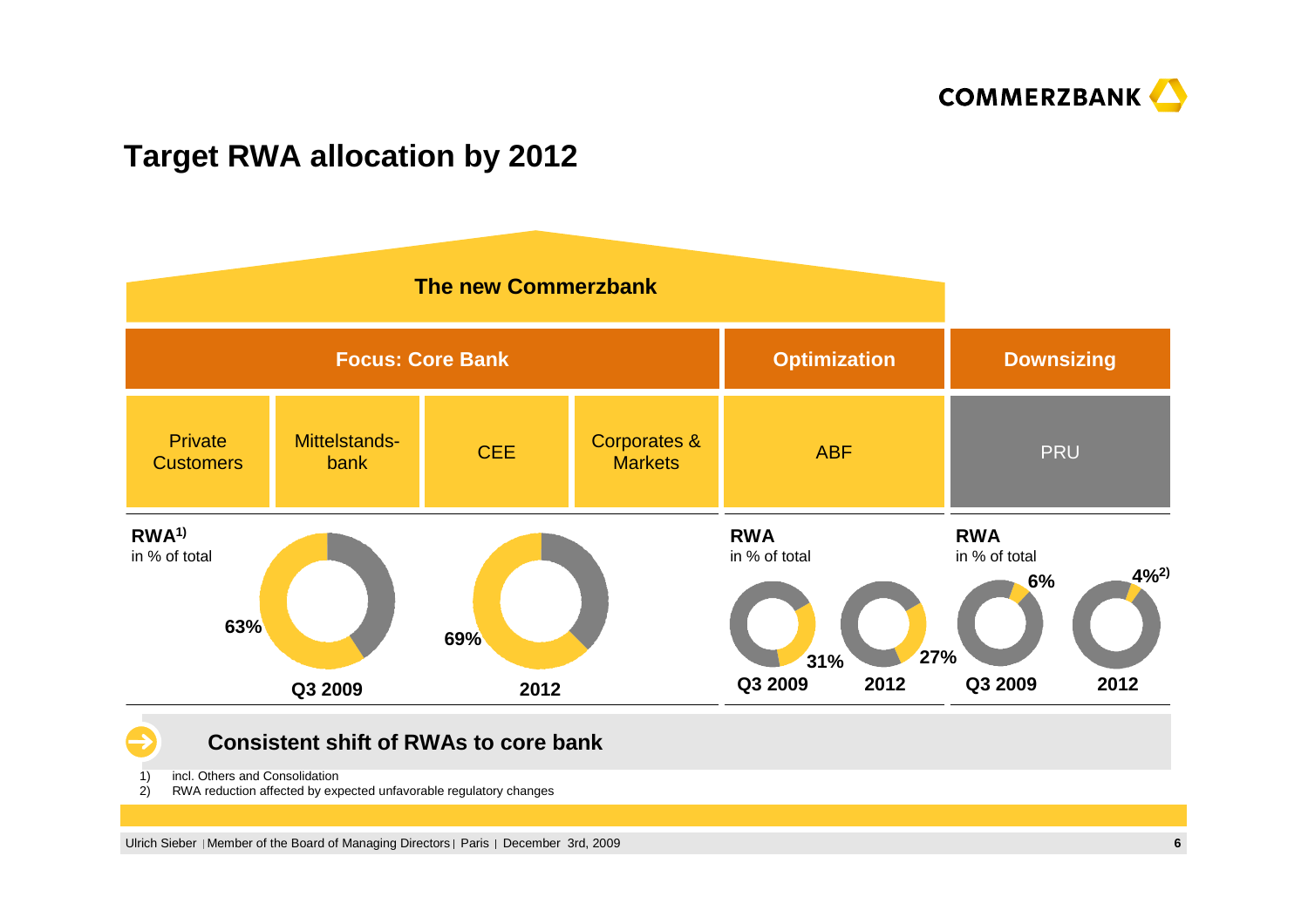

# **Reduced refinancing needs in 2010**

| in $\epsilon$ bn                                                             |      |  |     |                     | <b>Maturing liabilities</b>                                                                                                                          |
|------------------------------------------------------------------------------|------|--|-----|---------------------|------------------------------------------------------------------------------------------------------------------------------------------------------|
|                                                                              | ~148 |  | ~28 |                     | In 2010, maturities do not have to be fully<br>$\lambda$<br>refinanced due to further balance sheet<br>reduction and high funding volume raised this |
|                                                                              | 15   |  | 1/3 |                     | year                                                                                                                                                 |
|                                                                              |      |  | 2/3 |                     | Majority of maturing covered bonds are Public<br>Sector Pfandbriefe which do not have to be<br>replaced                                              |
|                                                                              |      |  |     | ~120                | <b>Covered Bond Funding</b>                                                                                                                          |
| 33                                                                           |      |  |     | 30-40%              | Pfandbriefe issued via Eurohypo                                                                                                                      |
|                                                                              |      |  |     |                     | Primary focus on Mortgage Pfandbriefe                                                                                                                |
|                                                                              |      |  |     | 60-70%              | <b>Unsecured Funding</b>                                                                                                                             |
| <b>Maturing Capital</b><br>Not be<br><b>Market Liabilities</b><br>refinanced |      |  |     | <b>Funding plan</b> | Focus on structured issuance and placements<br>with our retail franchise                                                                             |
| Covered Bonds<br>Unsecured Funding                                           |      |  |     |                     | Diversification by investors, markets and<br>currency                                                                                                |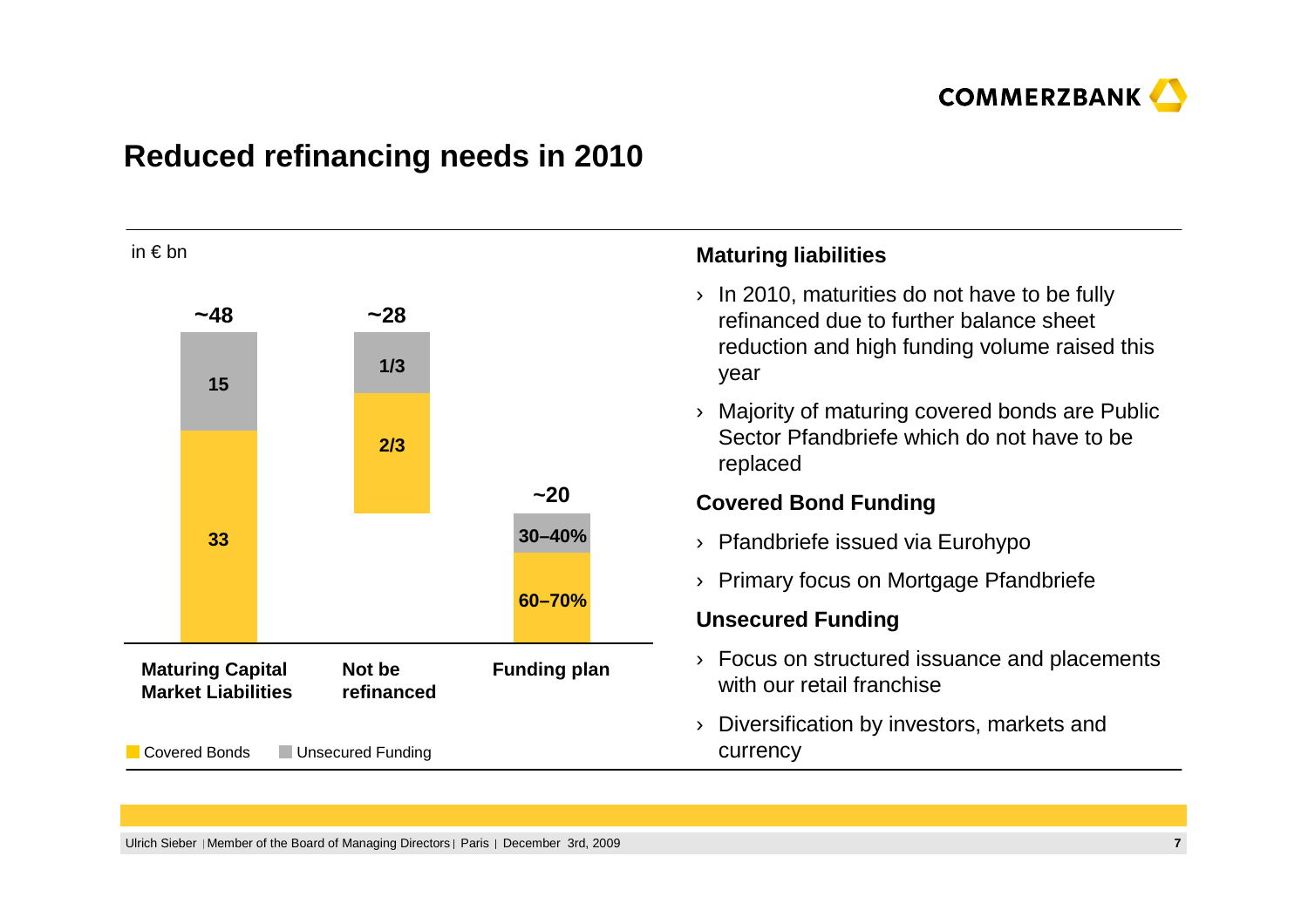

#### **Integration financials validated: financial targets increased**

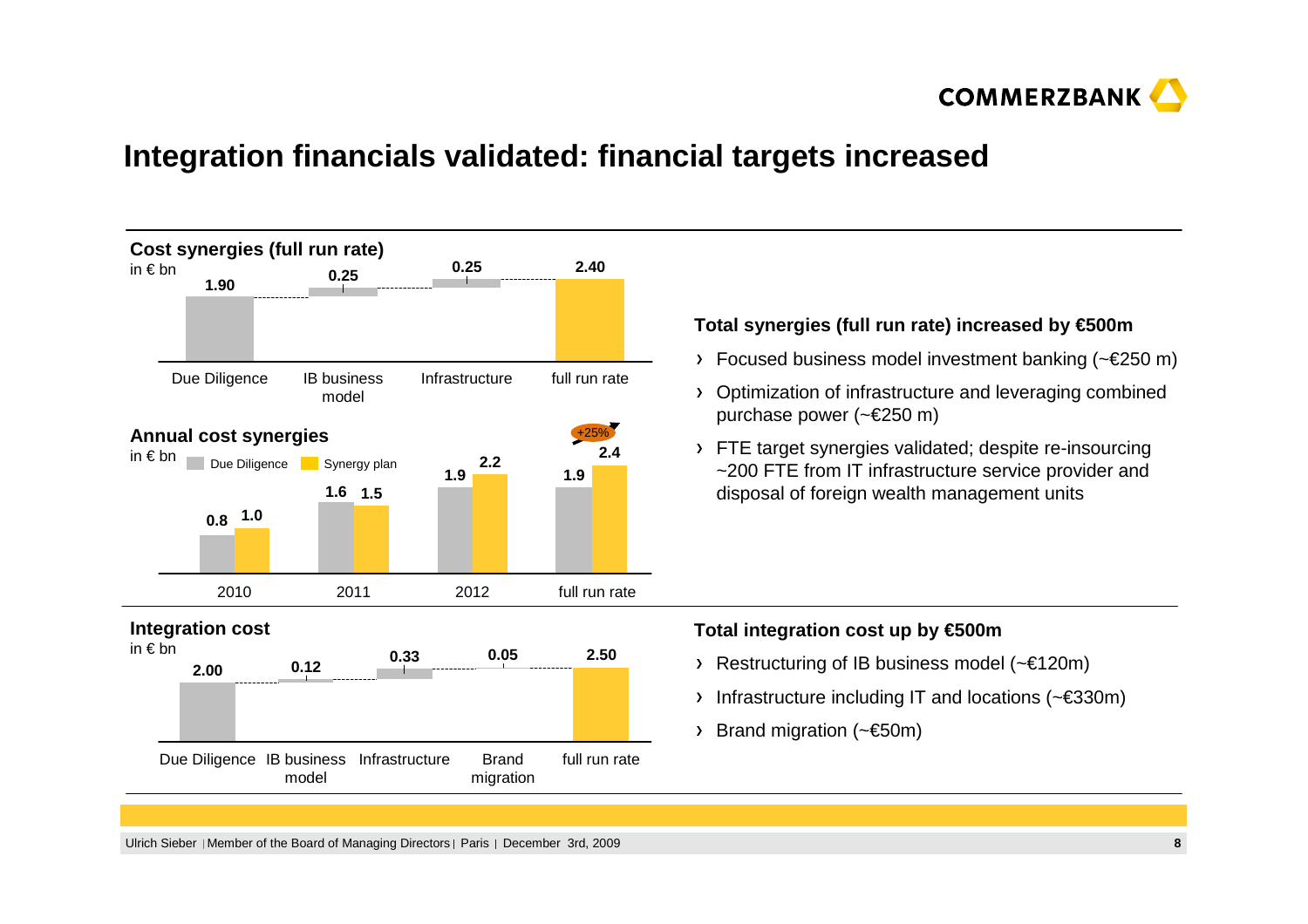

#### **Forming the new market leader**

#### **Private Clients (Germany)**

- > No. 1 Bank for affluent customers (~15% market share)
- > No. 1 Online Broker
- > No. 2 Private Wealth Manager
- > 11 million private clients
- Largest domestic branch network

#### **Mittelstandsbank**

- > No. 1 Mittelstandsbank in Germany
- Strong market position with mid-sized corporates (~20% market share)
- > Leading position in Euro payment transactions and trade services
- More than 20% market share in import-/export finance

#### **Corporates & Markets**

- > Top 3 European Equity Derivatives provider, # 1 German Equity house (EMC)
- Top counterparty for risk management solutions (FIC)
- > Top German corporate finance house (FC)

#### **CEE**

- Roughly 3.6 million customers in CEE
- > No. 3 Retail Bank in Poland (BRE Bank) with 3.1 million customers
- > No. 1 Partner for German Corporates expanding in Central- and Eastern Europe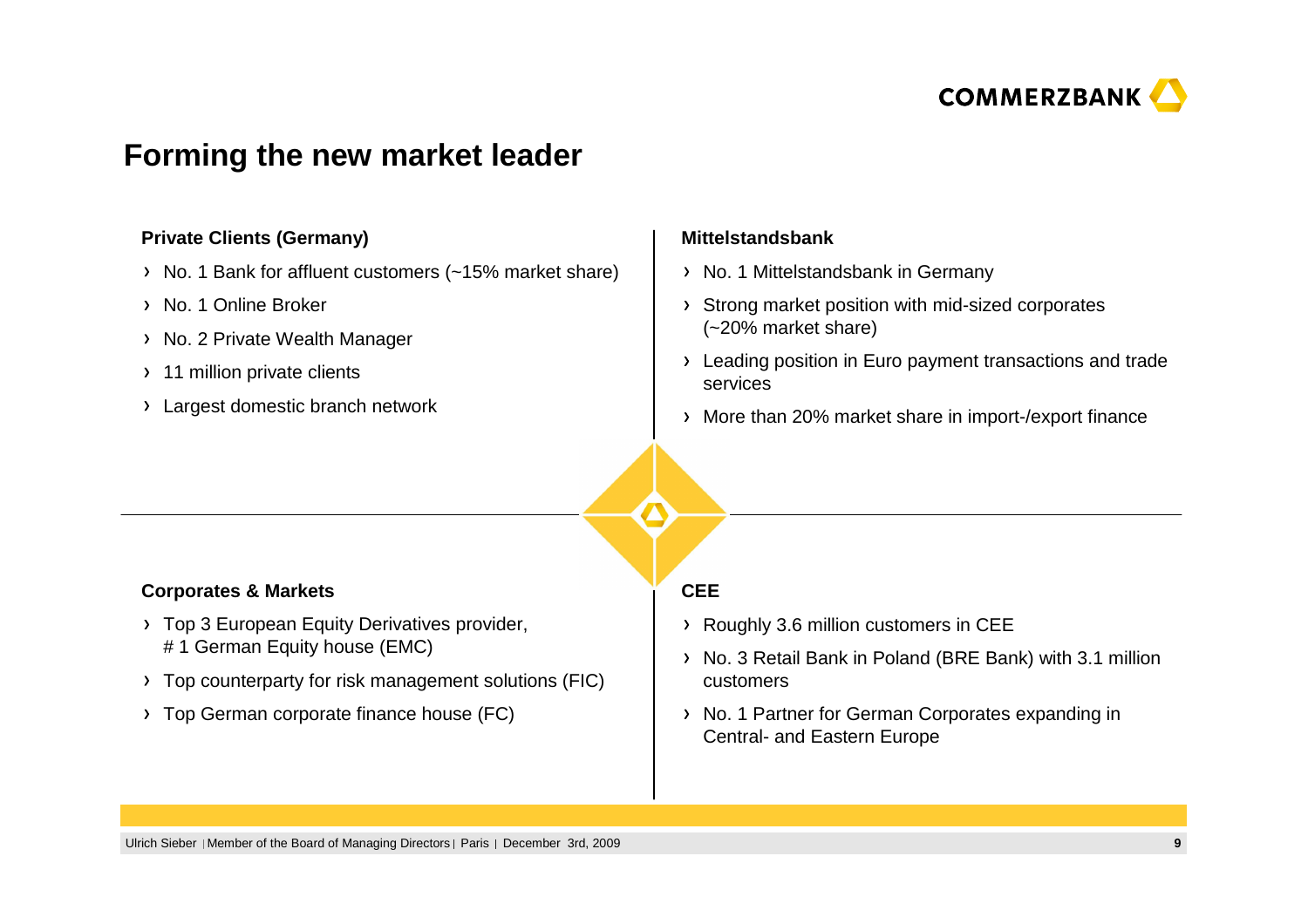

### **Newly developed compensation models tailored for target groups**



# Management (excluding investment banking)- 1st management level - 2<sup>nd</sup> management level > Investment banking (globally) - Corporates & Markets- Treasury> AT model (Non-pay-scale) Board members and Tarif employees (standardwage) are not part of the presentation**Target group specific models**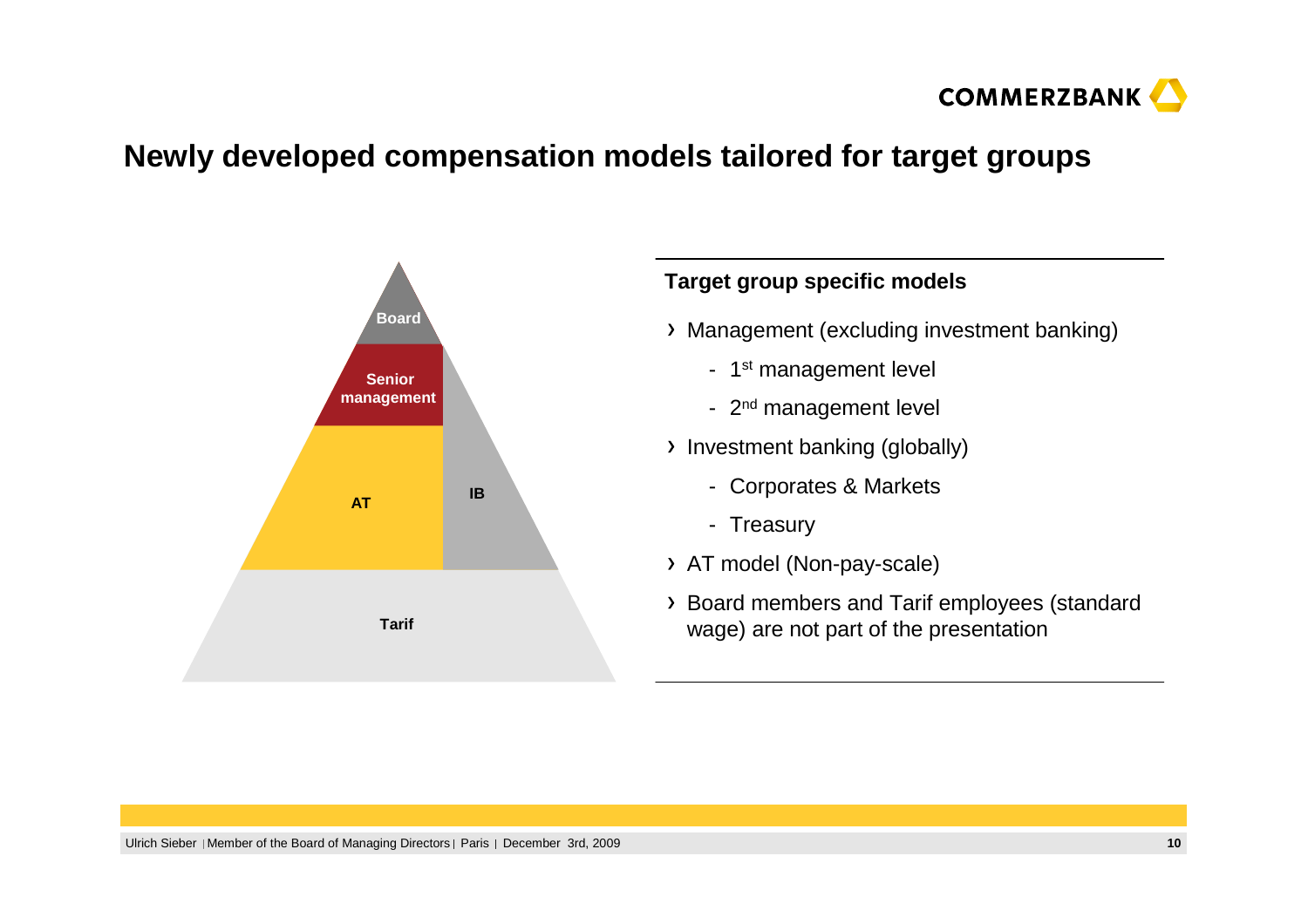

## **Negative group performance lowers bonuses of senior management**



- 40% part of management bonus with up- and downside participation
- Transparent performance measurement processes



- Lack of up- and downside participation with Group performance
- Transparent performance measurement processes

1 Segment share can only apply to market units.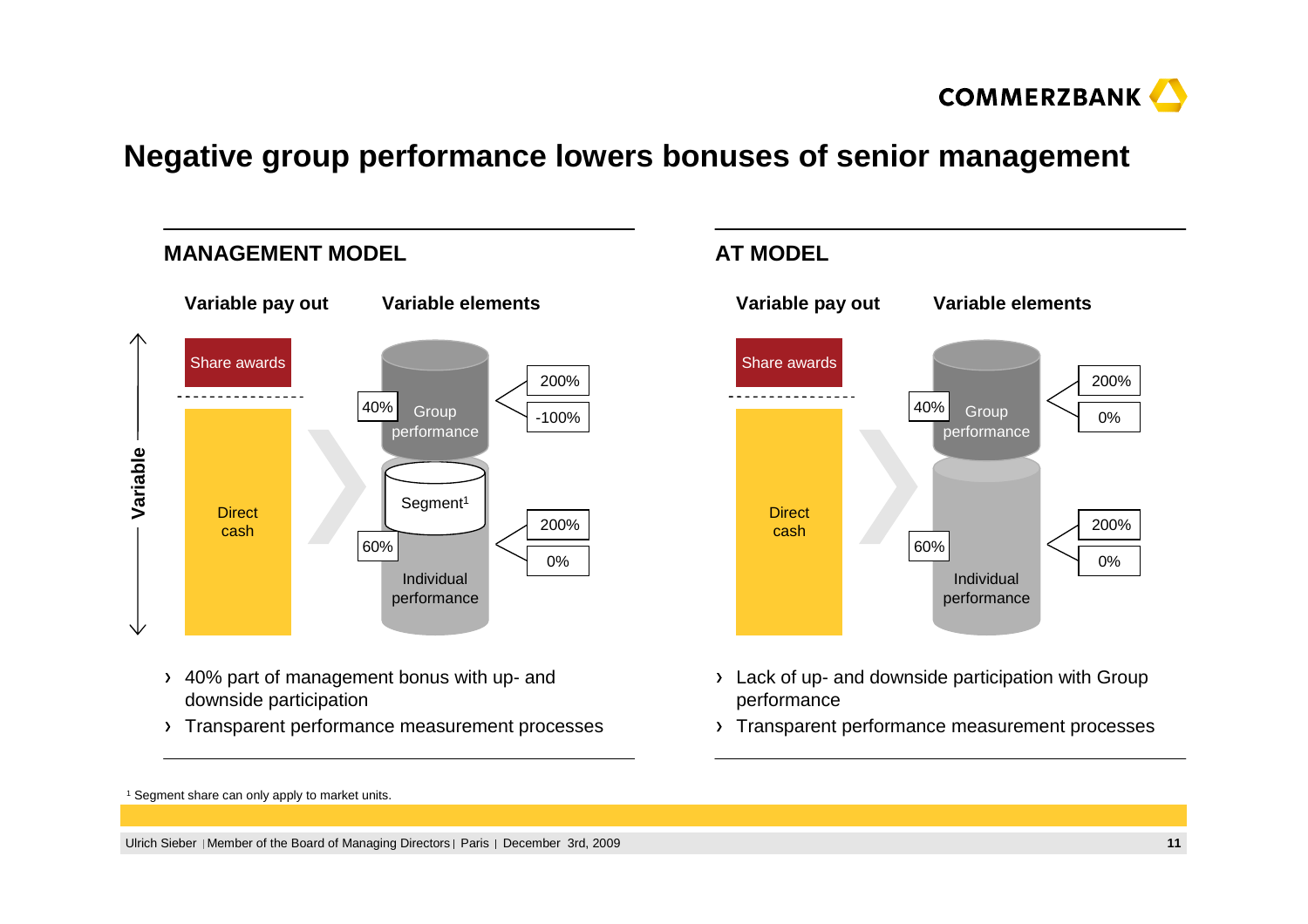

#### **Variable compensation structure supports sustainable risk taking**



- Variable pay out reflects sustainable success
- Variable payment depends on segment results; incentives for individual risk taking significantlyreduced





- Holding period of three years
- Share price development determines payout amount

1 Separation of segment and business area only applies to Corporates & Markets and not to treasury.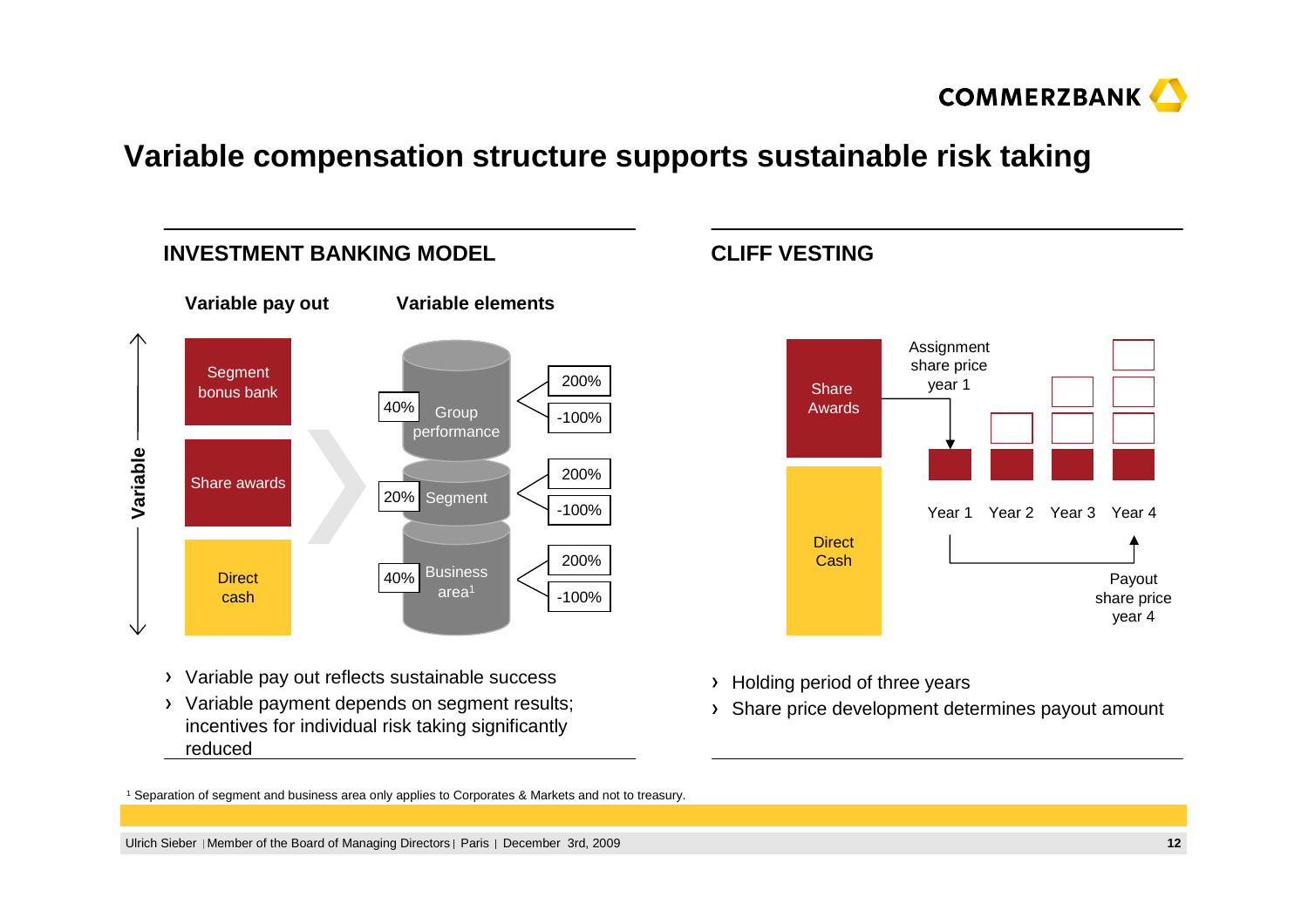

# **Roadmap 2012**

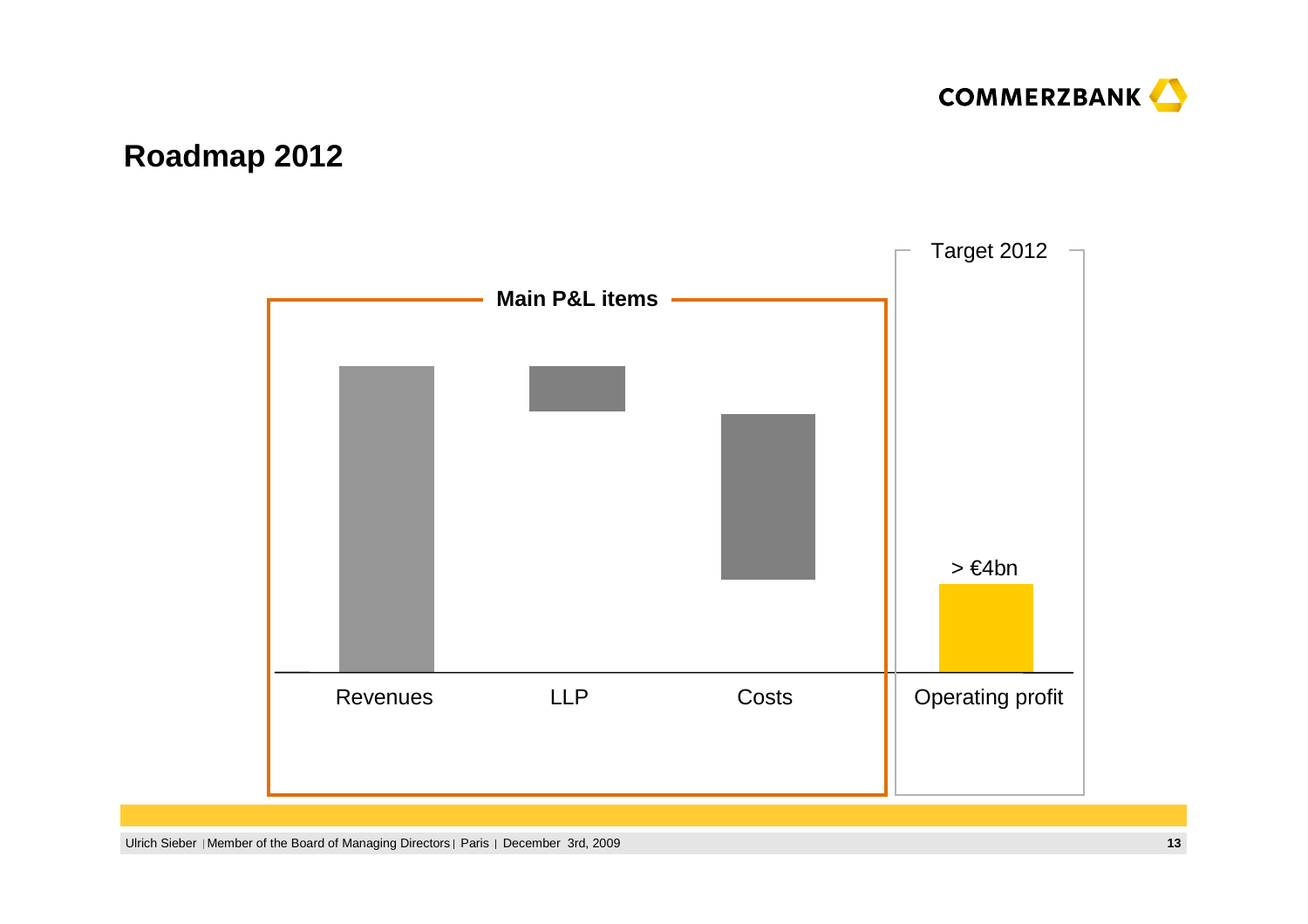

### **Macroeconomic assumptions for Roadmap 2012**

#### **Status quo**

- German economy most promising in EU
- Stable economic situation
	- Low level of private sector debt
	- Low inflation risk
	- No bubbles, low spreads
- Favourable political environment
- Competitive banking landscape

#### **2010**

- › Corrections in Germany's trading partner countries weigh on growth
- › Labour market expected to deteriorate
- › Elevated level of (small) corporatesand private defaults
- › Inflation to remain low
- › ECB will start to raise interest rates (mid 2010)

#### **2011 – 2012**

- › US/EU economy will gain momentum, causing upturn in demand for German products
- › Labour market likely to stabilize, resulting in falling unemployment
- › Increase in core inflation
- › ECB will accelerate the pace of rate hikes

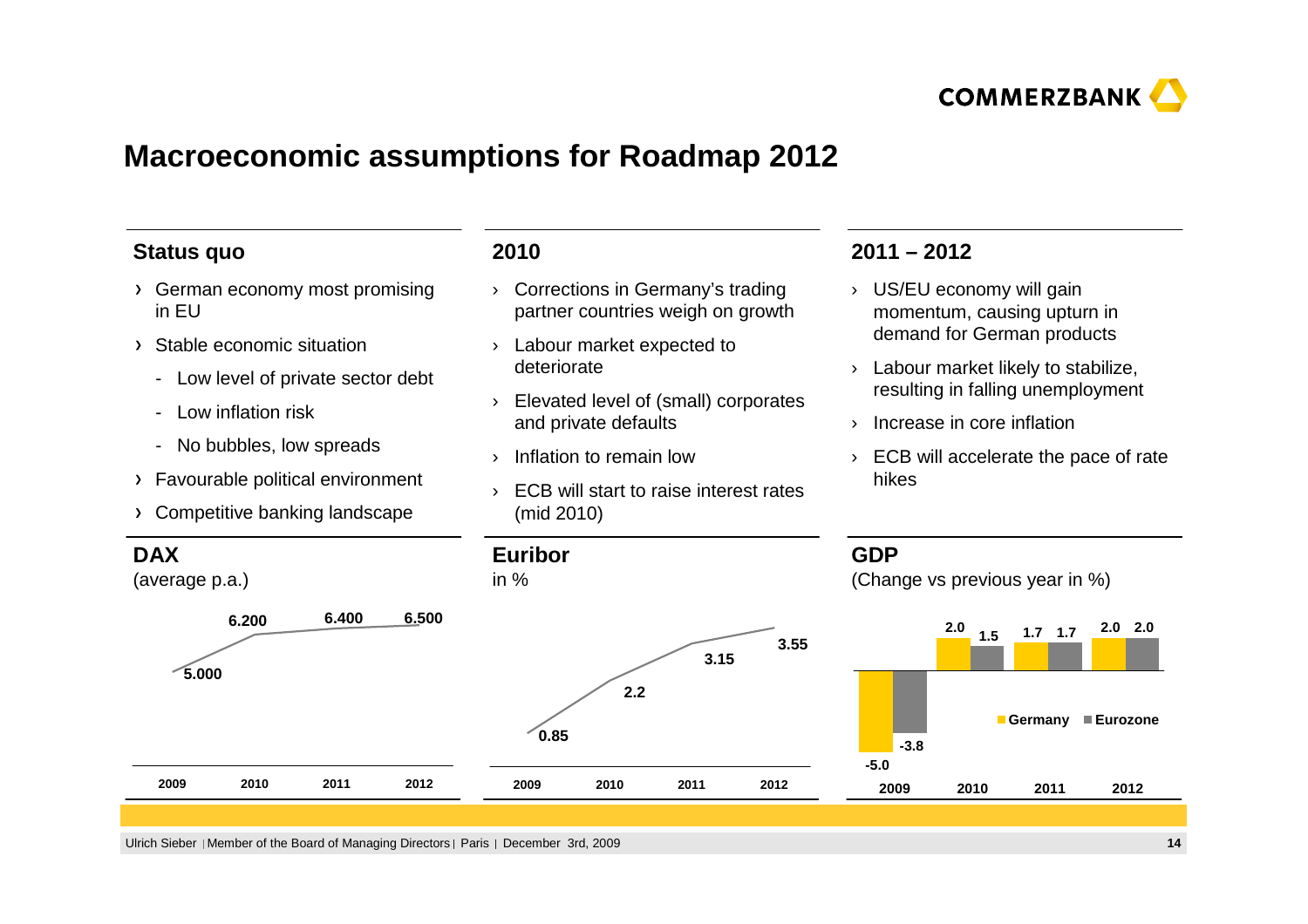

#### **Roadmap 2012 target: CIR < 60%**

#### **Revenues vs costs development**

in € bn



- Moderate revenue growth
- Operating expenses in 2012 below €7.7bn through
	- disciplined cost-management
	- reduction of complexity and leverage of scale effects
	- realizing cost synergies



 $^\text{\tiny 1)}$  Arithmetic sum of Commerzbank and Dresdner Bank figures as reported as of December 31st, 2007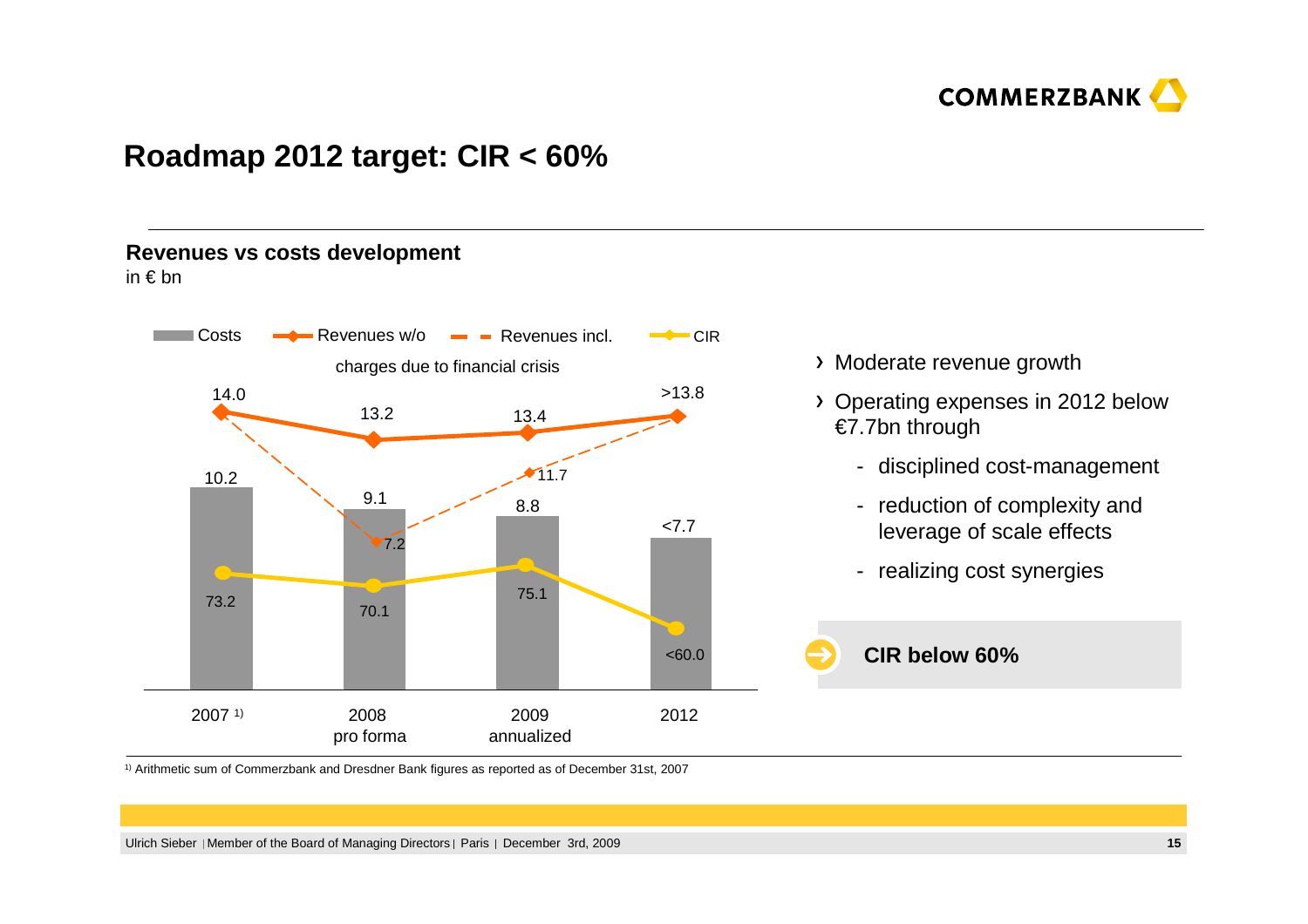

#### **Delivering on our target**

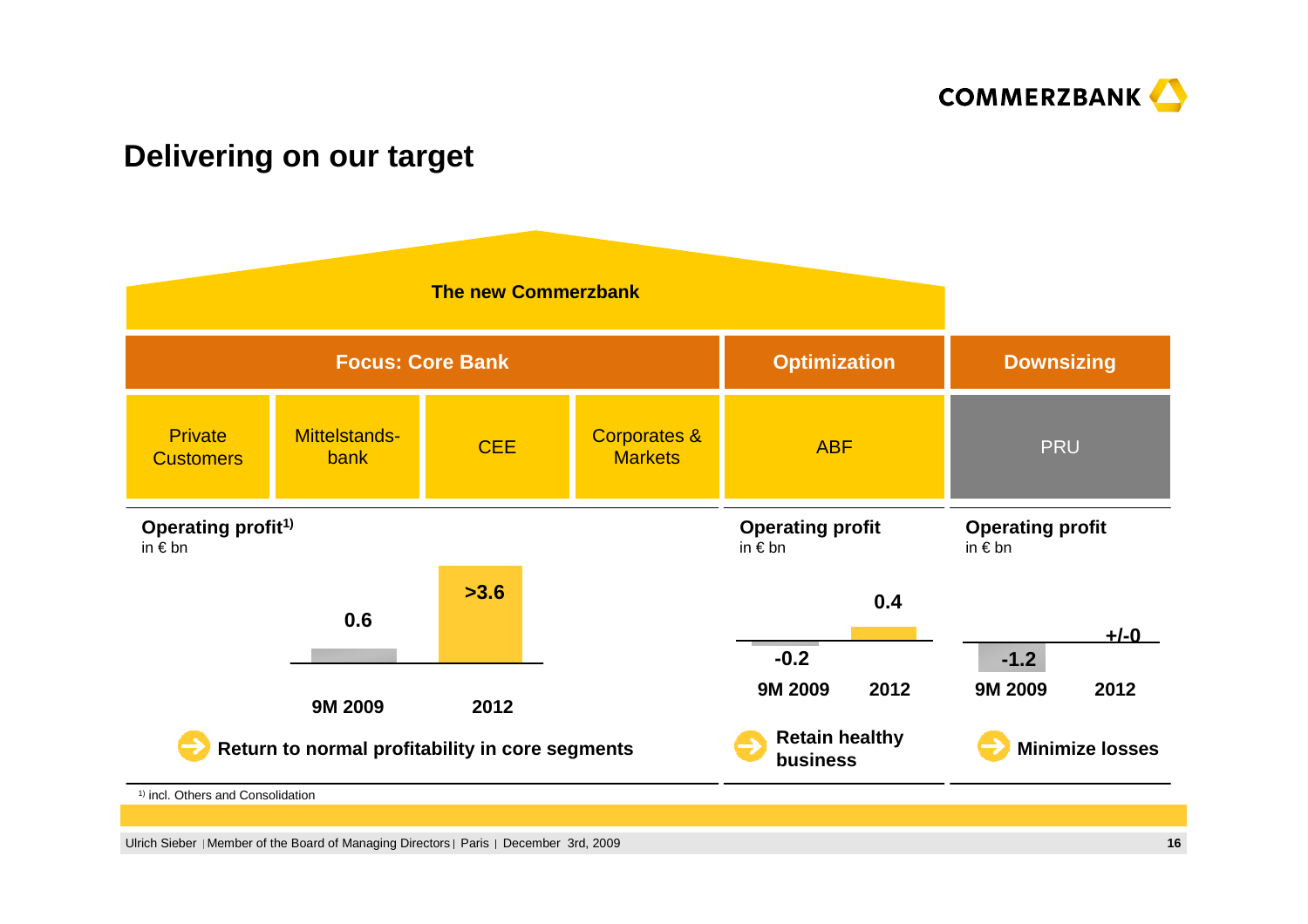

### **Pay back of SoFFin funds via diverse mix of measures**



- Comfort with silent participation
- Successful implementation of Roadmap 2012 offers a wide range of options to pay back SoFFin funds



**Repayment of silent participation starting by 2012 the latest**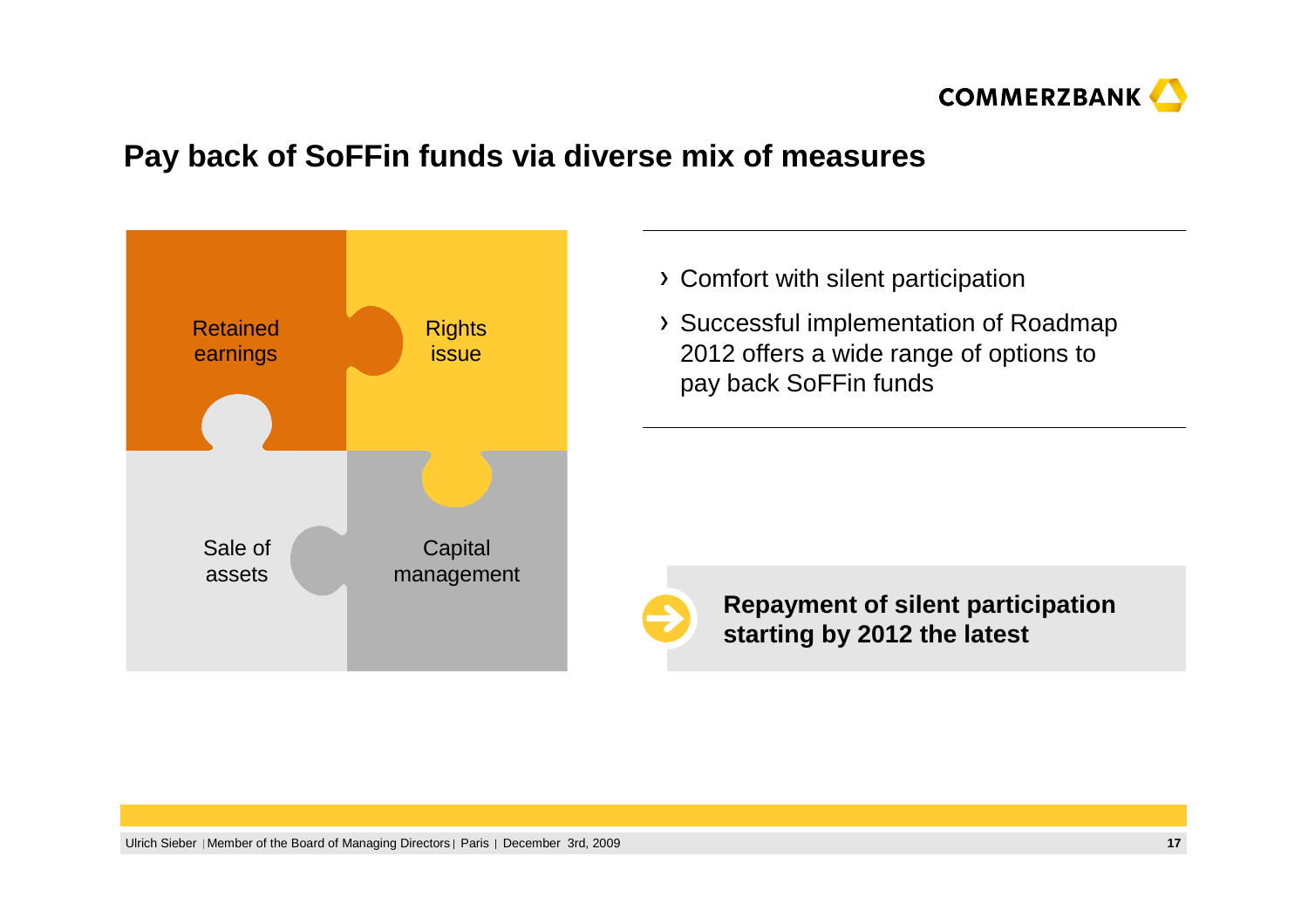

## **Commerzbank in 2012**

Leading Bank for private and corporate clients in Germany

Commerzbank stands for long-term relationships, service and competence

Solid financial foundation through higher capitalization and selective growth

Operating excellence via building an efficient banking platform

**Sustainable value creation for long-term shareholders**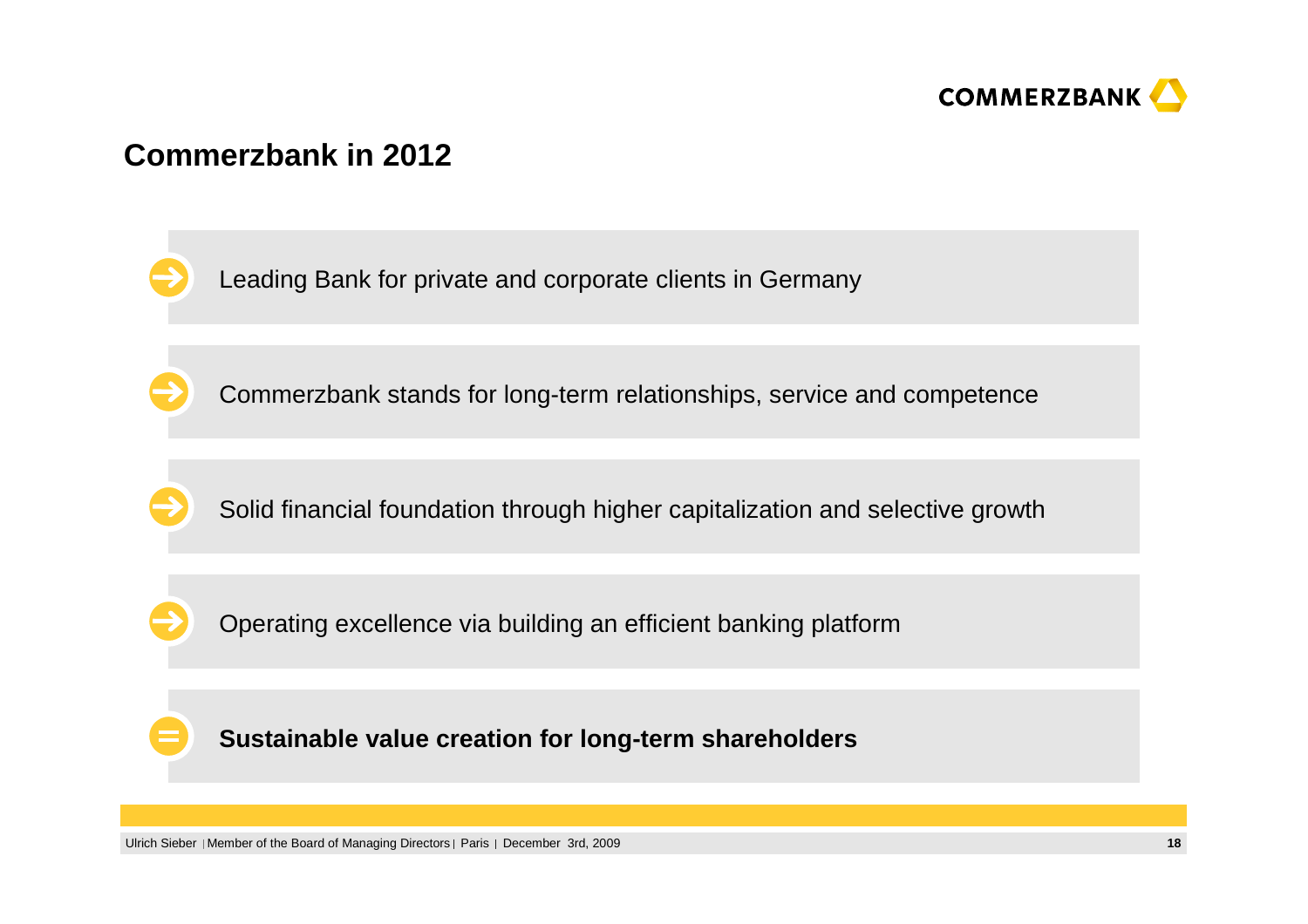

**Notes**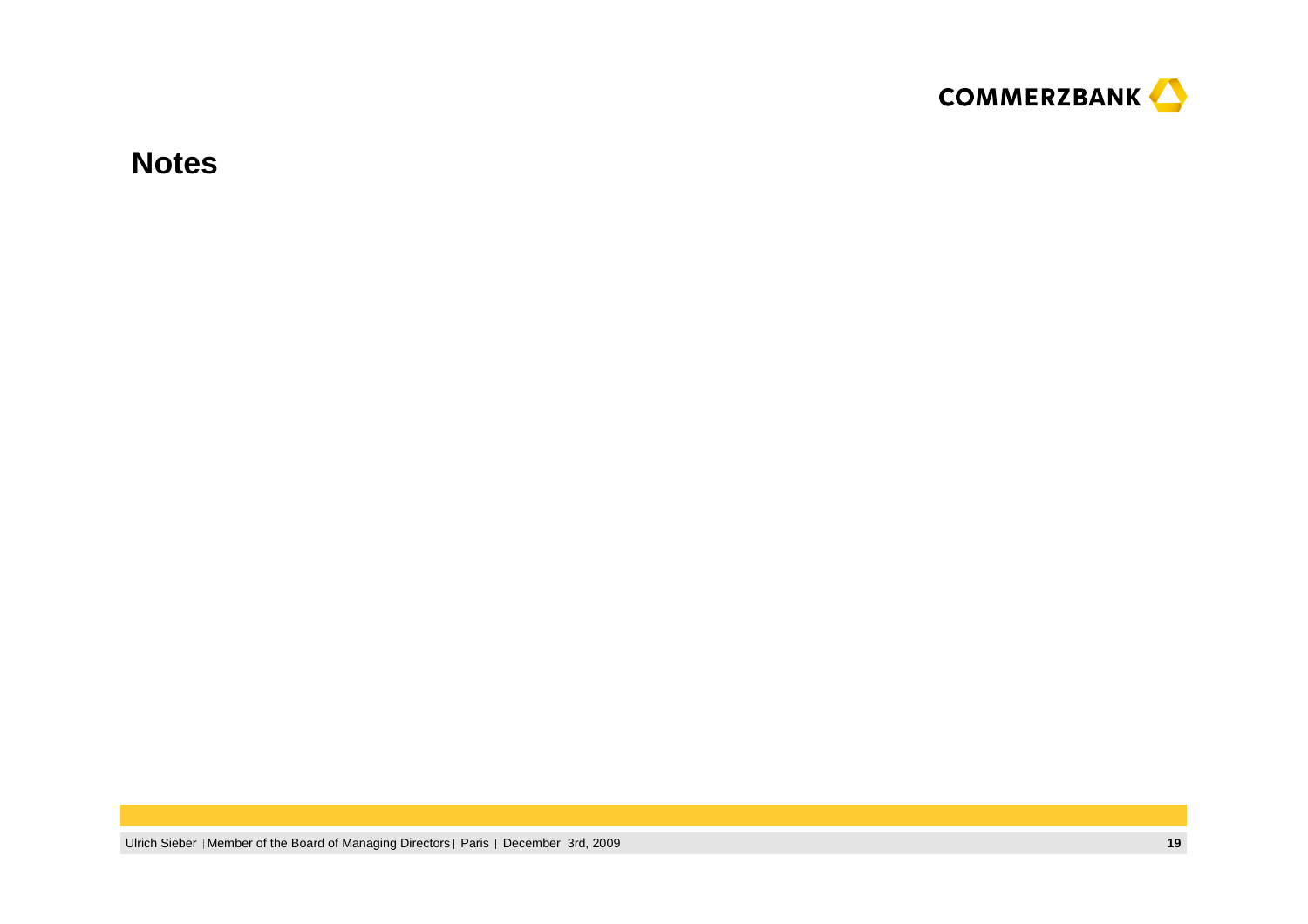

**Notes**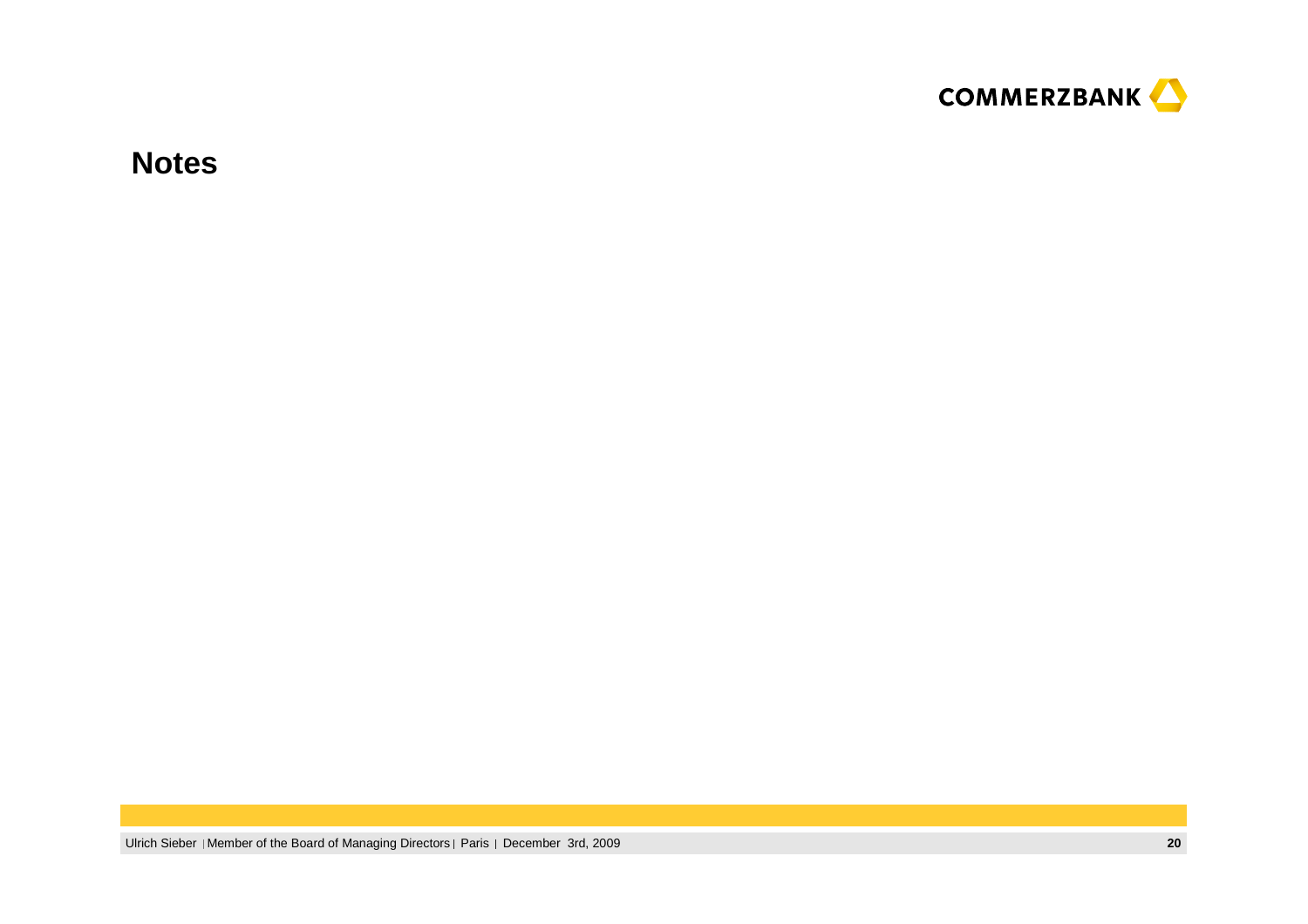

**Notes**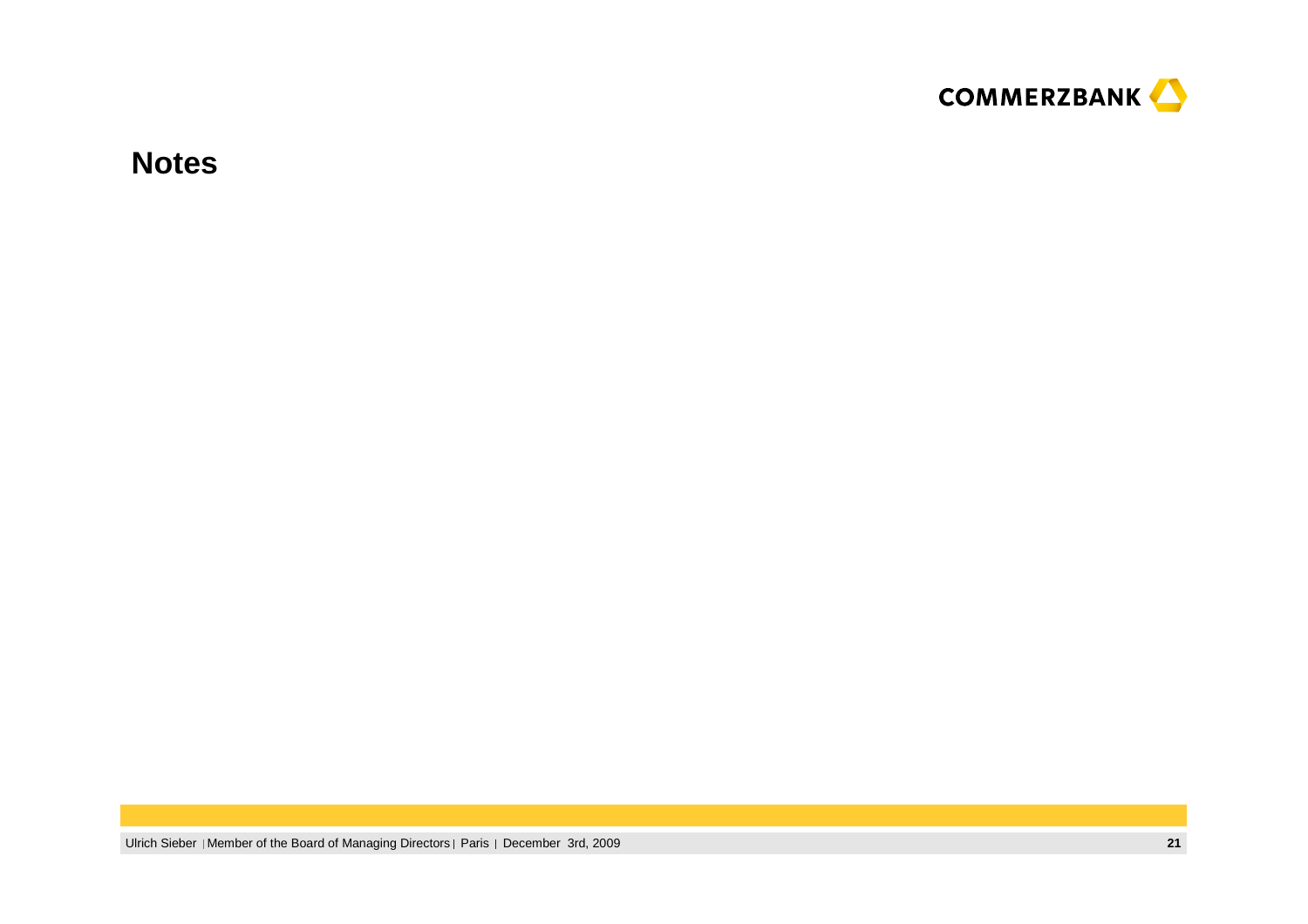

# **Disclaimer**

#### **investor relations**

This presentation has been prepared and issued by Commerzbank AG. This publication is intended for professional and institutional customers. Any information in this presentation is based on data obtained from sources considered to be reliable, but no representations or guarantees are made by Commerzbank Group with regard to the accuracy of the data. The opinions and estimates contained herein constitute our best judgement at this date and time, and are subject to change without notice. This presentation is for information purposes, it is not intended to be and should not be construed as an offer or solicitation to acquire, or dispose of any of the securities or issues mentioned in this presentation.

 Commerzbank AG and/or its subsidiaries and/or affiliates (herein described as Commerzbank Group) may use the information in this presentation prior to its publication to its customers. Commerzbank Group or its employees may also own or build positions or trade in any such securities, issues, and derivatives thereon and may also sell them whenever considered appropriate. Commerzbank Group may also provide banking or other advisory services to interested parties.

 Commerzbank Group accepts no responsibility or liability whatsoever for any expense, loss or damages arising out of, or in any way connected with, the use of all or any part of this presentation.

This publication contains forward-looking statements on Commerzbank's business and earnings performance, which are based upon our current plans, estimates, forecasts and expectations. The statements entail risks and uncertainties, as there are a variety of factors which influence our business and to a great extent lie beyond our sphere of influence. Above all, these include the economic situation, the state of the financial markets worldwide and possible loan losses. Actual results and developments may, therefore, diverge considerably from our current assumptions, which, for this reason, are valid only at the time of publication. We undertake no obligation to revise our forward-looking statements in the light of either new information or unexpected events.

Copies of this document are available upon request or can be downloaded from www.commerzbank.com/aktionaere/index.htm

Germany: Commerzbank AG is registered in the Commercial Register at the Amtsgericht Frankfurt (local court) under the number HRB 32000 and is subject to supervision by the Bundesanstalt für Finanzdienstleistungen (BaFin), Lurgiallee 12, 60439 Frankfurt © Commerzbank 2009. All rights reserved.

Commerzbank AG GM-C Kaiserplatz 60261 FrankfurtTel.: + 49 69 136 222 55